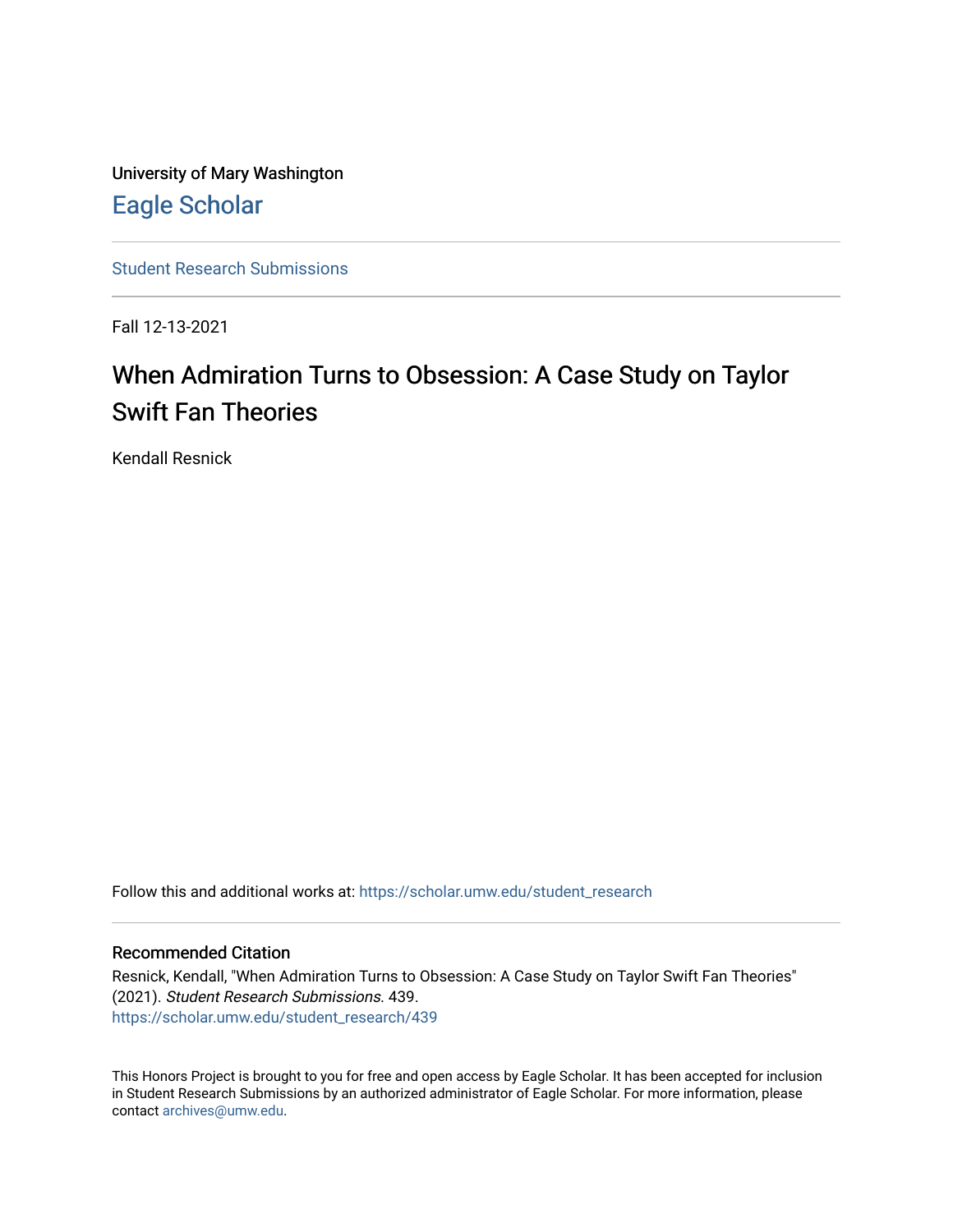# **When Admiration Turns to Obsession: A Case Study on Taylor Swift Fan Theories**

Kendall Resnick

Department of Communication and Digital Studies

COMM 460: Seminar in Digital Rhetoric

Dr. Goldman

December 7, 2021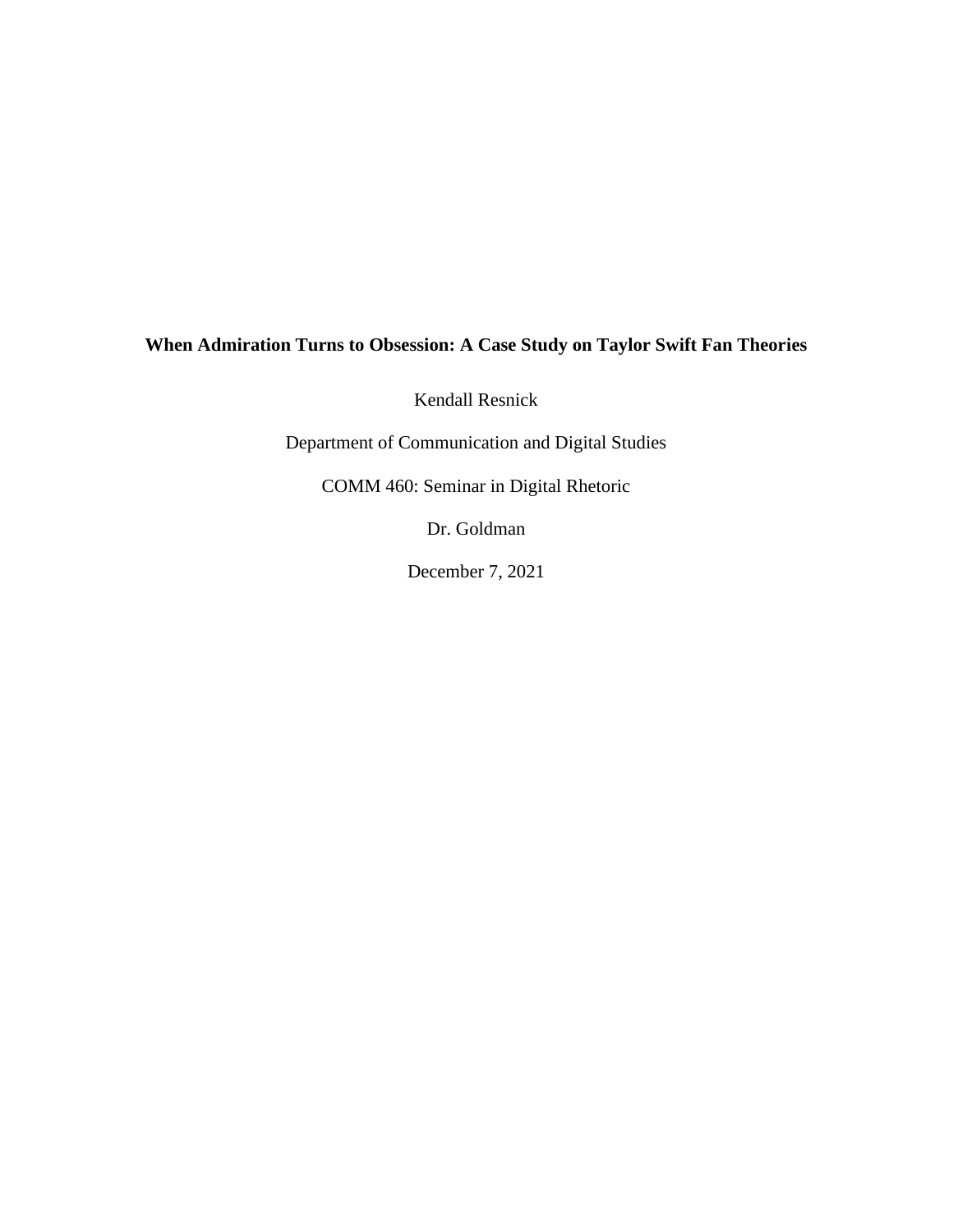#### **Abstract**

This research uses a qualitative content analysis of Taylor Swift fan theory TikToks to determine the personal benefits of the development of celebrity fan theories. Findings indicate three main themes – a sense of community, a knowledge of secret information, and a perceived closeness to the celebrity – that serve to explain the motivation behind this behavior. In addition, this study identifies a connection between celebrity parasocial relationships and conspiracy theories. The results of this study suggest that further research should examine how celebrity parasocial relationships might lead to the development of a new category of conspiracy theories.

*Keywords:* parasocial relationships, TikTok, Taylor Swift, fan theories, community, social media, conspiracy theories, celebrities

**About the author**: Kendall Resnick is a senior Communication & Digital Studies major at the University of Mary Washington with particular research interests in digital literacy and community development.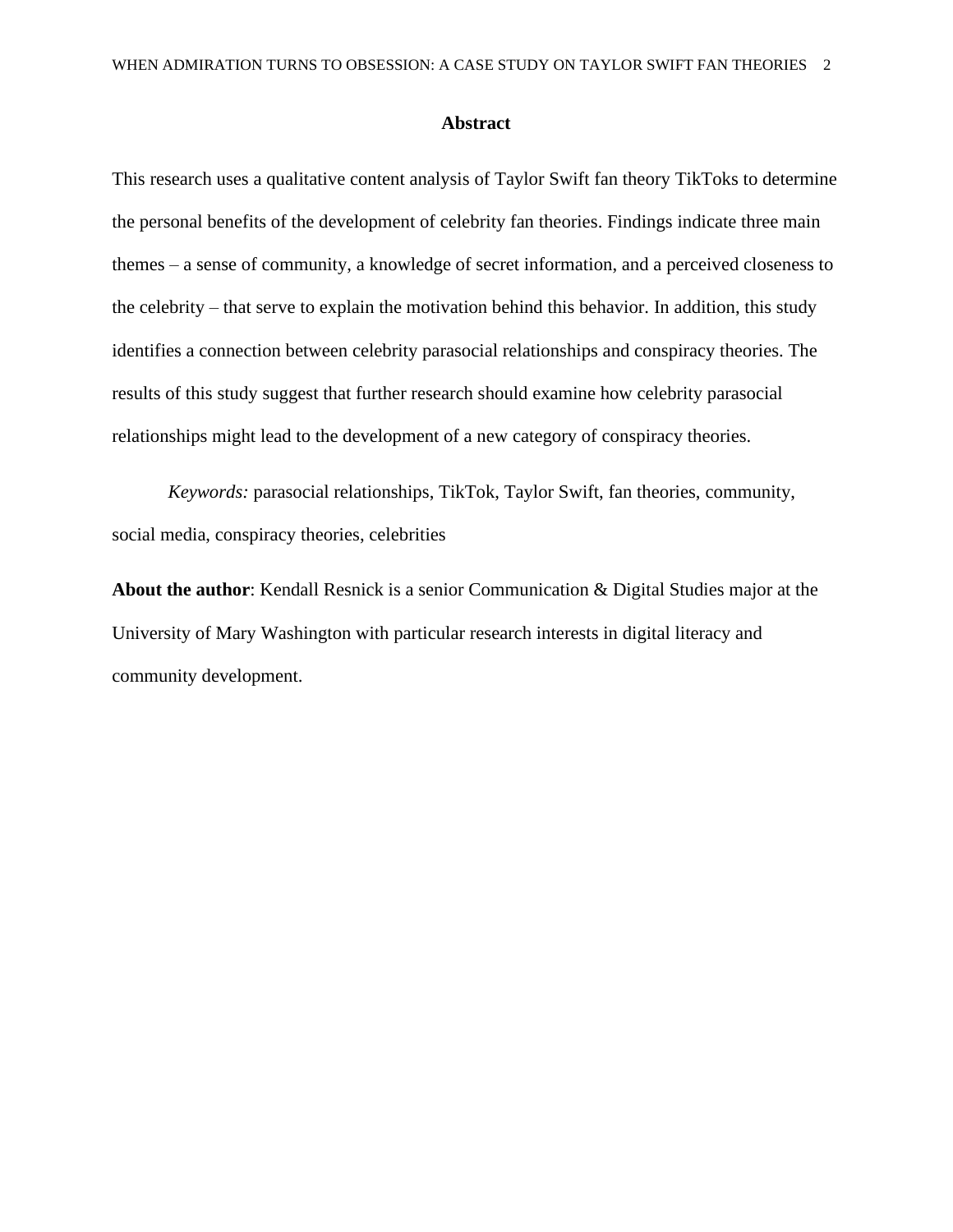#### **When Admiration Turns to Obsession: A Case Study on Taylor Swift Fan Theories**

Through the use of modern technology, individuals are able to follow celebrities and influencers on social media, comment on their pictures, or even personally interact with them (Eugene & Labrecque, 2020). This regular exposure and interaction can result in the strengthening of perceived bonds between social media users and celebrities, giving followers the idea that they personally know or are friends with certain celebrities (Dobias, 2017). This interaction, also known as a parasocial relationship, is defined as "a relationship that a person imagines having with another person whom they do not actually know, such as a celebrity or a fictional character" (dictionary.com, 2021).

This research explores the connection between parasocial relationships and the use of fan theories, specifically examining the perceived benefits of the development of fan theories on the social media platform TikTok. As this research illustrates, the exploration of parasocial relationships and fan theories can be useful in understanding the motivation behind fan behavior. In addition, this research introduces new concepts for further study.

# **Literature review**

Although parasocial relationships existed before the formation of mass media, when people could form bonds with political figures, gods, or even spirits (Termini, 2015), social media has resulted in the formation of a new kind of parasocial relationship. The use of mass media has allowed celebrities and other popular figures to intimately connect with their audiences while still being able to choose which information to keep private (Stever & Lawson, 2013). A significant amount of research has been conducted regarding the use of social media platforms such as Twitter, YouTube, and Facebook, which have been widely used as spaces for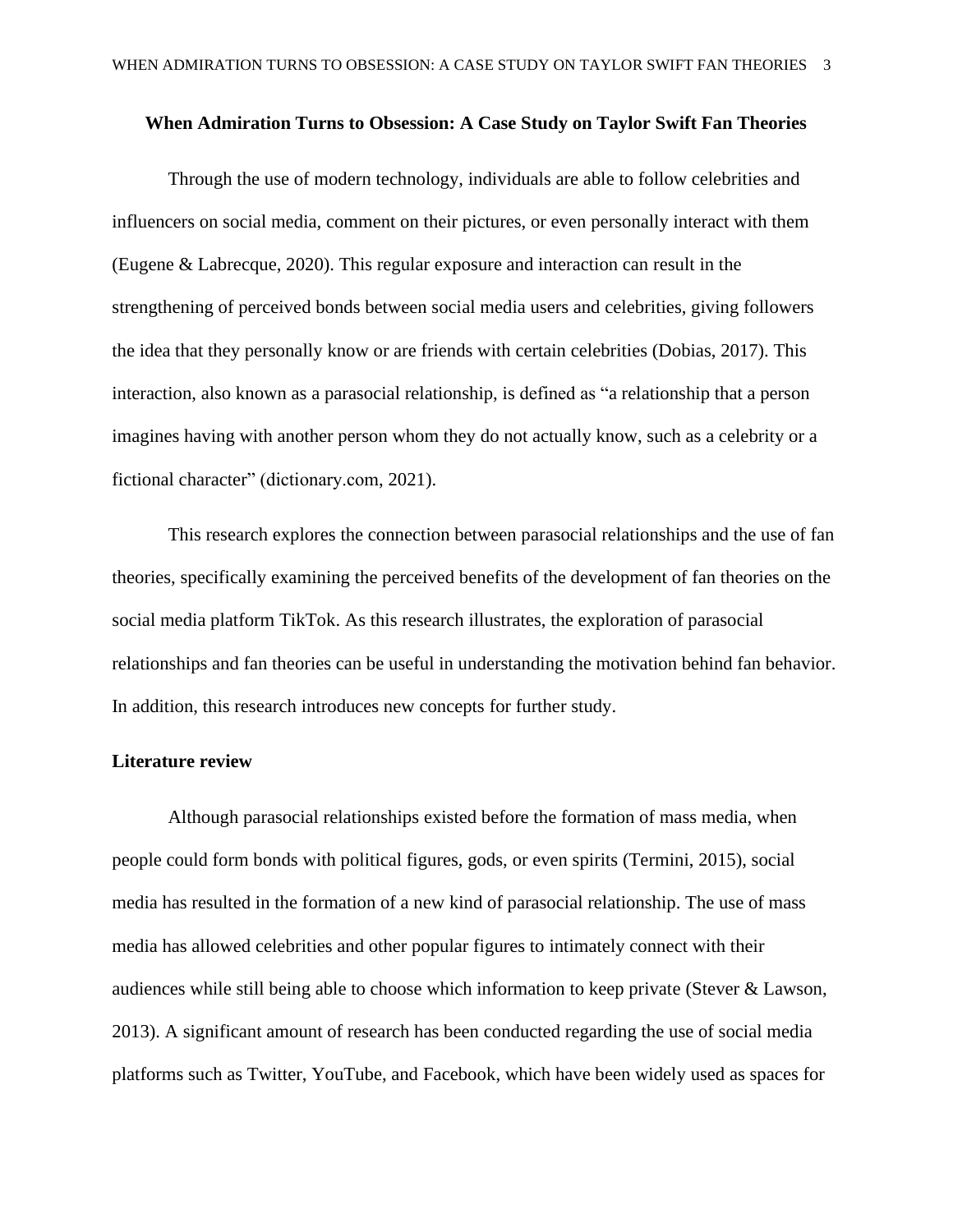celebrities and influencers to connect with fans (Liebers & Schramm, 2019). However, newer forms of social media, such as TikTok, have been less widely studied.

TikTok was released worldwide in August 2018 and quickly rose in popularity to become one of the most widely downloaded apps for both Android and Apple users. The TikTok app allows users to view and upload videos with running times from fifteen seconds to three minutes. TikTok allows users to like, share, and save videos, along with the option to create and post content (Anderson, 2020). The use of TikTok has resulted in a new, deeply personal way for users to connect with celebrities and influencers.

Many celebrities and influencers have taken advantage of this new platform and used it for purposes such as self-promotion and brand-endorsement (Chung & Cho, 2017), as well as a way to interact with fans. In addition, fans are able to use TikTok to interact with other fans who share their same interests. Consumers have long been fascinated with celebrities, but a more recent aspect of celebrity and fanbase relationships is the ability for fans to engage with each other through the exchange of information and ideas regarding their shared celebrity interest (Kowalczyk & Pounders, 2016).

One example of this occurrence is the Taylor Swift fanbase, who frequently share ideas, predictions, and stories about Taylor Swift's career, music, and personal life. Taylor Swift, a multi-Grammy Award-winning singer and songwriter, is one of the world's most powerful and influential celebrities. From the beginning, when her music career rocketed to success after she released her first album in 2006, Taylor Swift's fans have been enamored with her persona as well as her music. As Taylor Swift grew up and her music changed, so did her fans, who were as emotionally connected to her changing identity, style, and interests as they were to her music. Social media allowed fans to feel as if they were exchanging ideas, communicating, and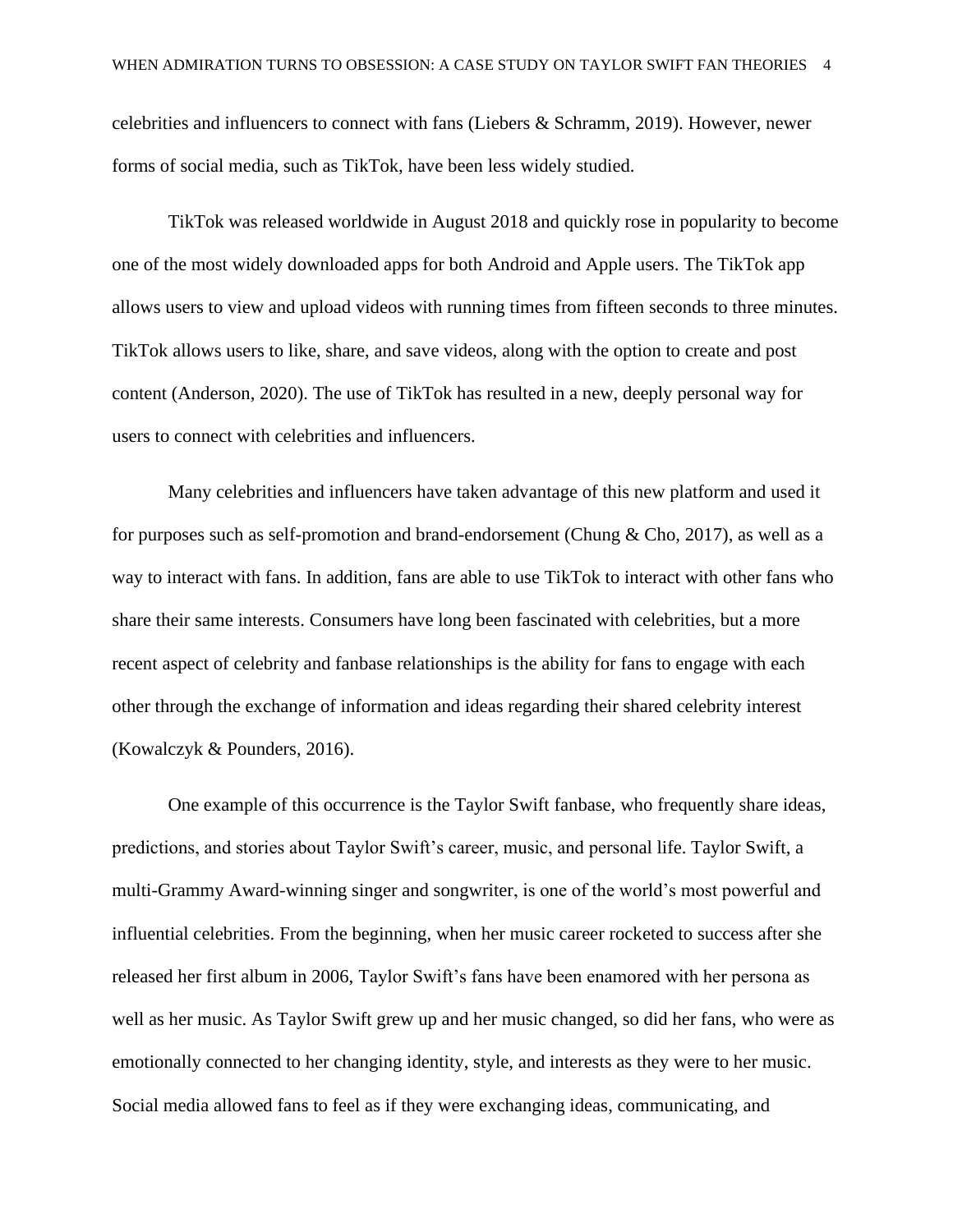interacting with Taylor Swift, also defined as maintaining a parasocial relationship with her (White, 2019).

This study expands previous research through the examination of parasocial relationships and the use of TikTok as a way for fans to connect with celebrities and influencers. Specifically, this research seeks to answer the question: What do Taylor Swift fans gain as a result of the development of fan theories? There is very little research currently examining the use of TikTok in regard to parasocial relationships, especially concerning the use of TikTok as a space to develop fan theories. The findings identified at the completion of this research will also contribute to the understanding of how fanbases have used social media to further connect with celebrities and with each other.

### **Method**

To gain a better understanding of what Taylor Swift fans gain as a result of the development of fan theories, I chose to conduct a qualitative content analysis. I selected this method in order to fully comprehend the connections among parasocial relationships, TikTok use, and fan theories. The use of qualitative research also allowed me to understand the feelings, values, and perceptions that influenced the behavior of the fans I was studying. I was able to use this data to better understand the reasoning behind their actions. For my sample, I selected ten Taylor Swift fan theory TikToks. Each of the videos needed to meet the following two requirements in order to be used for my research:

1. The video had to contain a hashtag that identified it as a Taylor Swift fan theory (i.e., #taylorswifttheories, #swiftietheories, #taylortheories, etc.)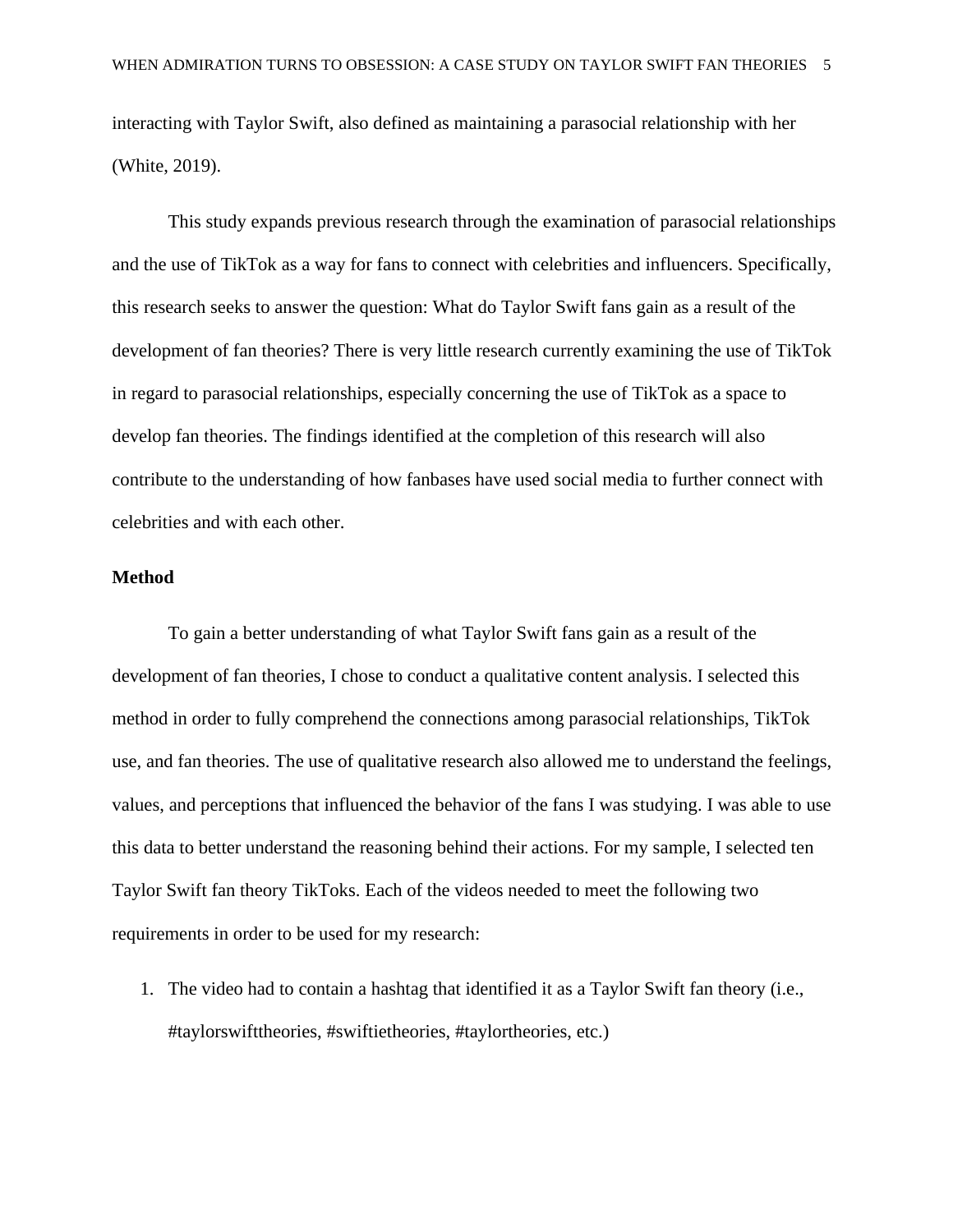2. The video had to be a prediction of something that hadn't happened yet, rather than an explanation or an analysis

Using these criteria, I was able to identify a variety of TikToks to use for my research. I then watched each of the TikToks, keeping track of relevant quotes and noting the main points of each video. After analyzing all ten of the videos, I compared my notes from each of the videos and identified the themes that emerged.

#### **Findings**

The results of the content analysis suggested that most of the video creators shared common beliefs and ideas in regard to the benefits of engaging in the development of Taylor Swift fan theories. Based on the analysis, various aspects of Taylor Swift fan theory videos were determined.

Creators often based their videos on the deciphering of intricate clues and the formation of new predictions. Throughout the TikToks, the idea that Taylor Swifts fans are identifying clues that Taylor Swift has left them is commonly discussed. The creators discuss the idea of "easter eggs," defined as "a hidden surprise or extra feature that is included in something such as a computer game, a piece of software, or a film, for the person using or watching it to find and enjoy" (Cambridge Dictionary, n.d.). Examples such as music video props or answers to interview questions are pointed out and interpreted as hinting at deeper meanings.

Throughout the videos, the content creators relied on their audience to have an extensive previous knowledge of the content and ideas that they were discussing. Some of these facts were simple and straightforward, such as the time frame of Taylor Swift's past relationships, her favorite number, and the order of her previously released albums. Other ideas required a closer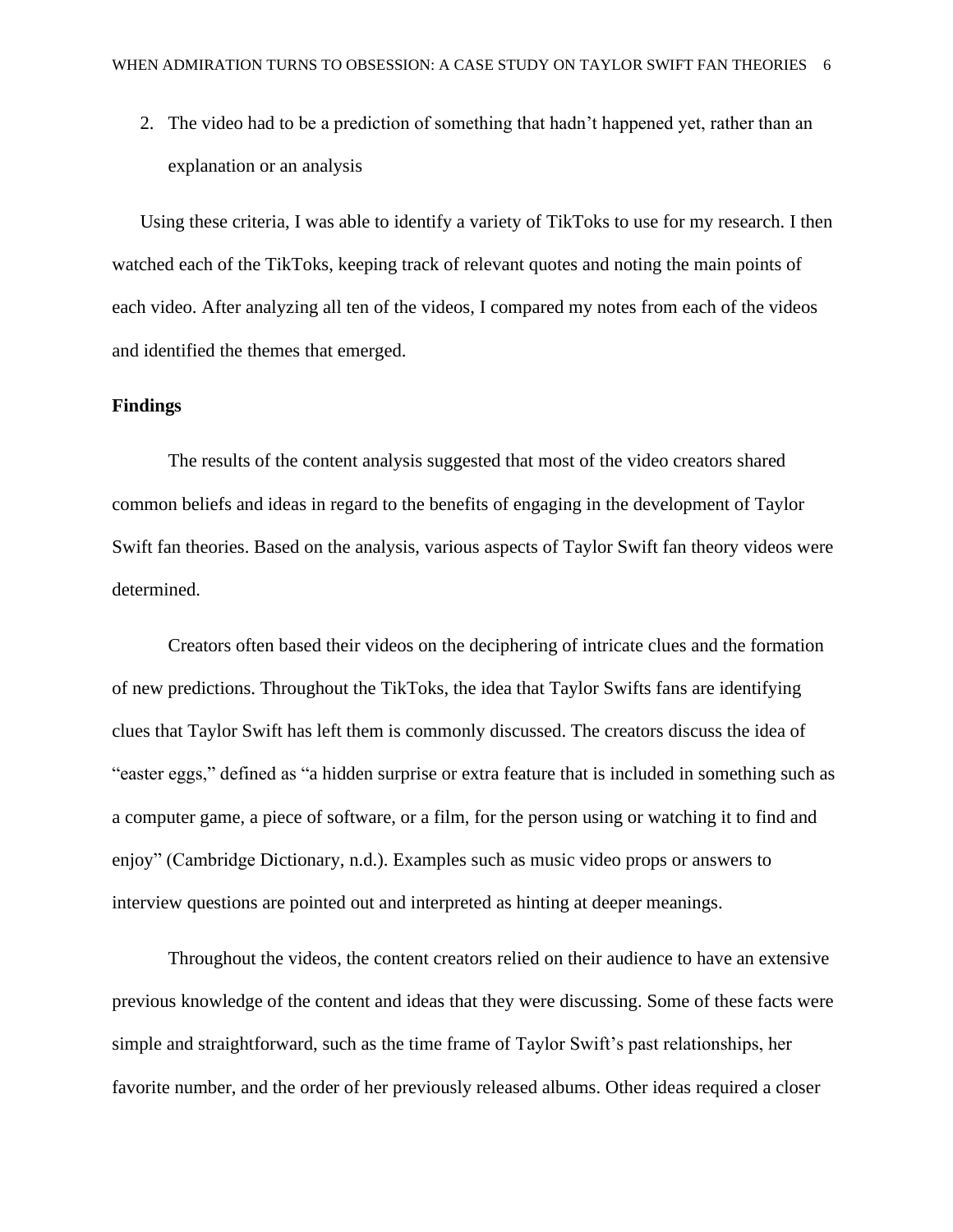observation of Taylor Swift's career and music and used examples from past interviews, music videos, and announcements in order to be cohesive.

The video creators relied on elaborate interpretations of the information being discussed in order to form theories. These interpretations are not obvious to those outside of the Taylor Swift fan theory community, who would likely be unaware of any underlying meanings. One example was the frequent discussion of a screenshot from Taylor Swift's music video "The Man," which is heavily analyzed and interpreted as a calendar for future music releases. This brief glance was enough for multiple Taylor Swift fan theory creators to form ideas about upcoming events. These predictions often referenced other videos and used the previously released content of other creators to further establish predictions.

After a careful examination of these aspects, three main themes emerged in relation to this study's research question. The first theme was that Taylor Swift fans who develop fan theories feel that they are a part of a community. This theme was demonstrated through the use of community-based language throughout the videos. As creators shared ideas and predictions, phrases such as "we all know," "I have a theory about why we are so conflicted," and "did she tell us" were frequently repeated, invoking a sense of experiencing the same events and working together to decipher clues and develop predictions.

The second theme is that the creators and supporters of these theories feel like they are aware of secret knowledge. Throughout the videos, the language used suggests that insider information is being discussed. Phrases such as "I've cracked Taylor Swift's latest TikTok" and "I think I've cracked the code" are repeated throughout the videos, leading the viewer to understand that they are being informed of new and exciting information.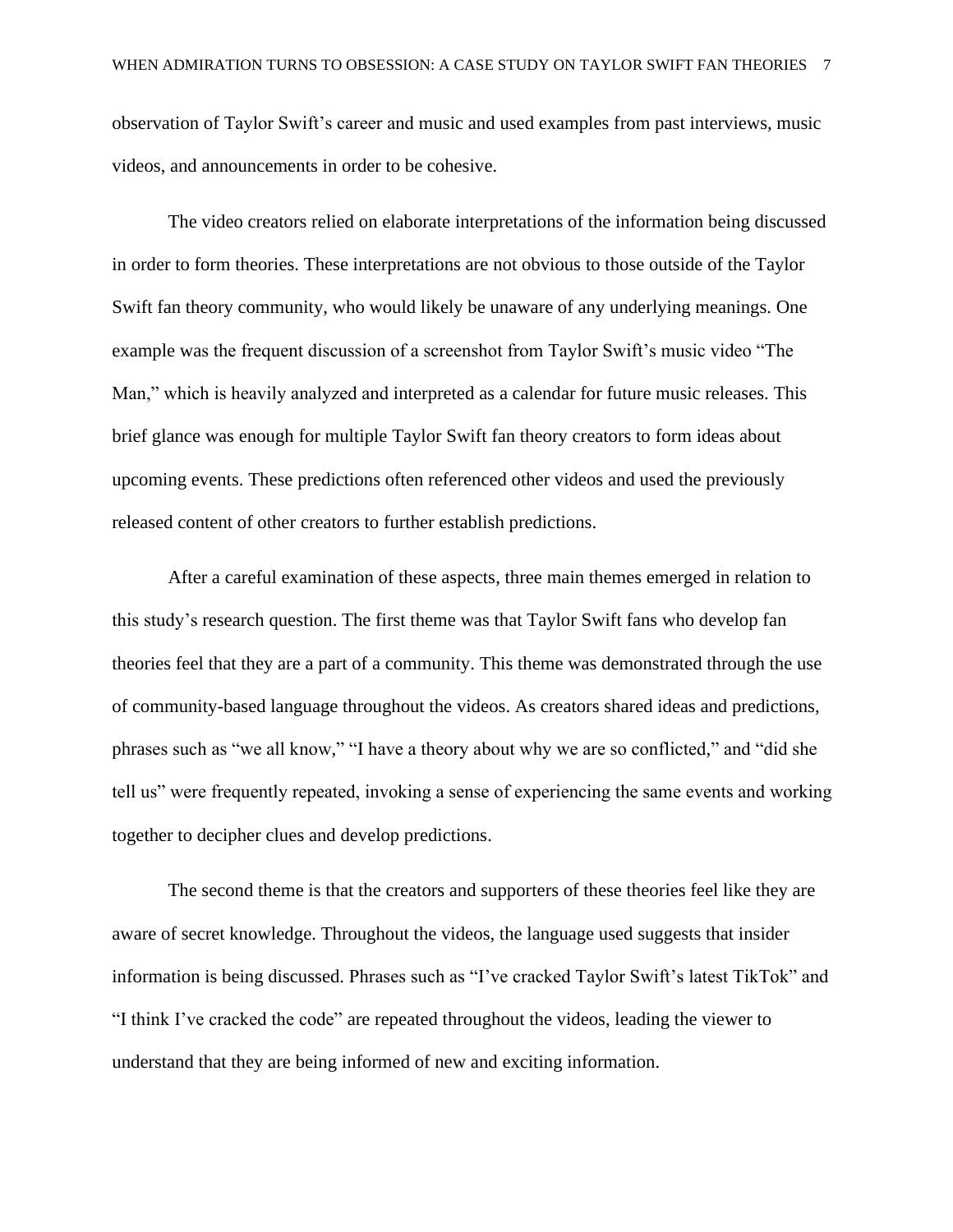The third theme is that fans who develop these theories feel like they are close to Taylor Swift as a result. Phrases spoken throughout the TikToks such as "she knows that Swifties love this kind of stuff," "she's gotta throw us off, she can't be too predictable," and "we know Taylor loves" imply that Taylor Swift is aware of the relationship that she has with her fans and is relying on this information to guide her decisions.

# **Discussion**

These three themes – the sense of community, the knowledge of secret information, and the closeness to Taylor Swift – were determined to be the three main benefits that Taylor Swift fans gain through the development of fan theories. Although this research was conducted to examine the connection between parasocial relationships and fan theories and the benefits of fans participating in these theories, the findings suggest that Taylor Swift fan theories align closely with the aspects of conspiracy theories. However, a conspiracy theory is defined as "a theory that explains an event or set of circumstances as the result of a secret plot by usually powerful conspirators," (Merriam-Webster, n.d.) which does not describe the phenomenon being studied. Nevertheless, the benefits that Taylor Swift fans gain through the development of fan theories and the benefits experienced by those who participate in conspiracy theories are very similar.

By participating in conspiracy theories, people are able to feel good about themselves and pleased with the groups to which they belong (Sternisko, Cichocka, & Van Bavel, 2020). This aligns with the feeling of community that is experienced by people who participate in the development of Taylor Swift fan theories. This sense of community and belonging could be seen throughout the analyzed videos as fans bonded over their shared love of Taylor Swift and their passion for deciphering her words and actions.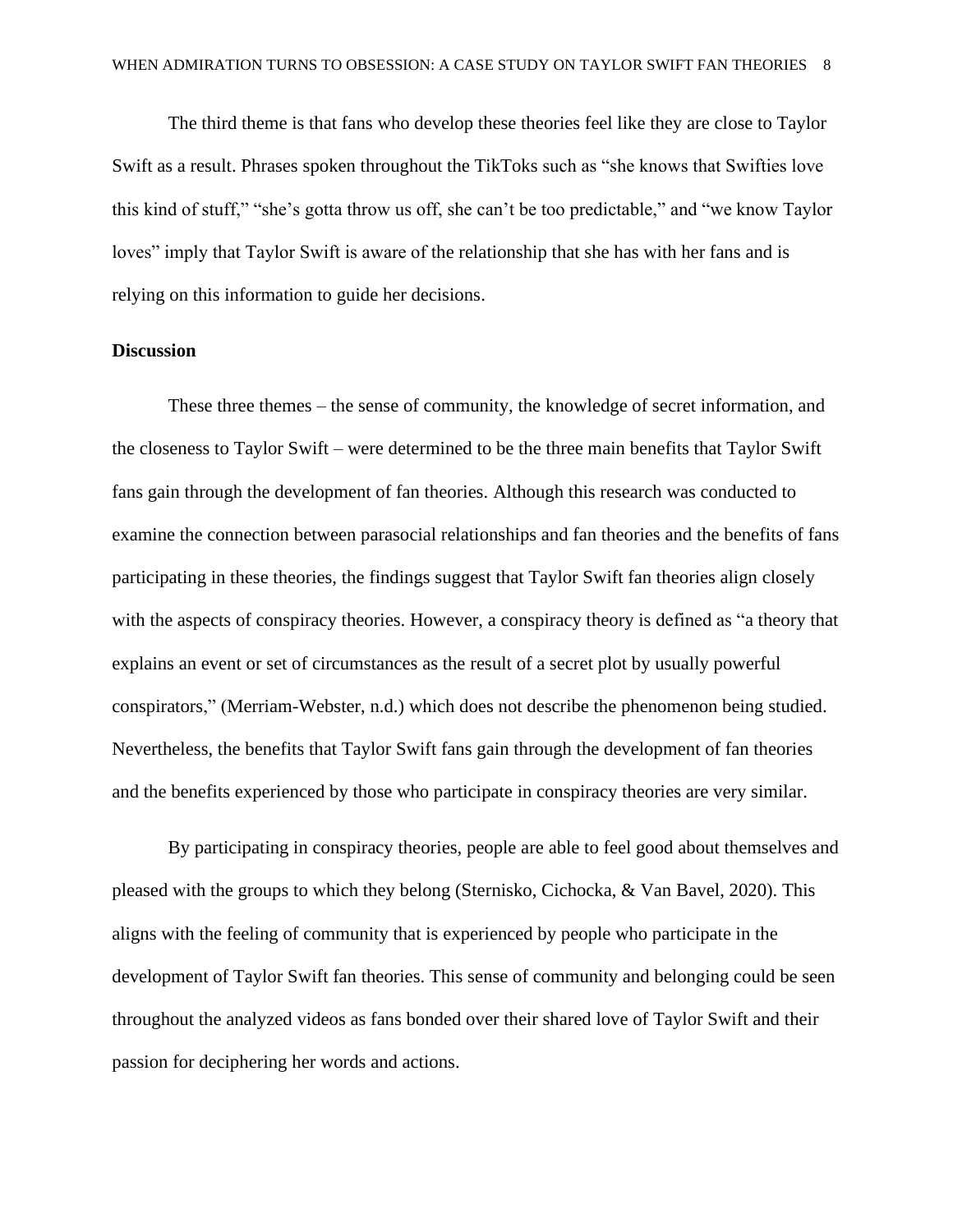In addition, those who participate in conspiracy theories assert to know of secret information, making their beliefs special and unique (Sternisko, Cichocka, & Van Bavel, 2020). This aspect can also be seen in the behavior of Taylor Swift fan theory creators, as their videos are based on the idea that they are sharing new and secret information with their viewers. This sense of secrecy adds a layer of excitement and camaraderie to the situation, convincing both creators and consumers that their fan theories are valid and important to share.

This research suggests a new question – Can parasocial relationships with celebrities lead to the development of a new category of conspiracy theories? The current findings suggest that this could be the case. The analysis of the data obtained as a result of content analysis indicates that the benefits gained by fans who participate in the development of Taylor Swift fan theories align closely with the benefits experienced by those who participate in conspiracy theories, although the definition of conspiracy theory is not shared between the two examples.

Research has not adequately explored the connections between parasocial relationships and conspiracy theories. Continued development of research examining these connections could have considerable value when seeking to understand the behavior of fans and their interactions with celebrities.

# **Conclusion**

This research aimed to explore parasocial relationships and the use of TikTok as a way for fans to connect with celebrities and to each other. Taylor Swift was chosen to use as a celebrity example based on her large and enthusiastic fanbase, and the research was narrowed further to examine the use of TikTok in the development of fan theories. After previous research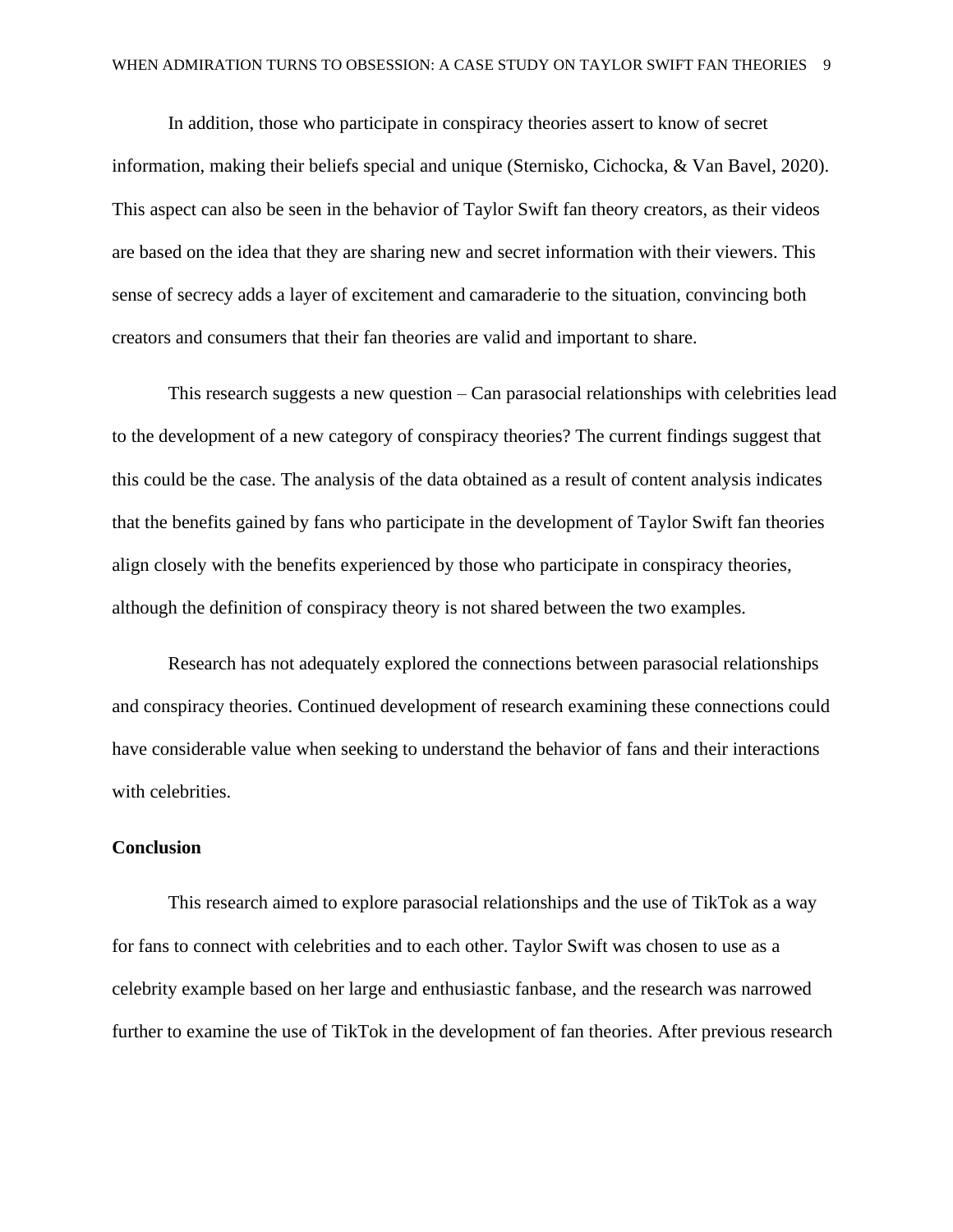had been identified and studied, a qualitative content analysis was conducted to determine the perceived benefits gained by Taylor Swift fans as a result of the development of fan theories.

Three themes emerged as a result of this analysis. First, Taylor Swift fans who develop fan theories feel that they are a part of a community. Second, the creators and supporters of these theories feel like they are aware of secret knowledge. Third, fans who develop these theories feel like they are close to Taylor Swift as a result. It was then discovered that these themes aligned with various aspects of conspiracy theories, and a recommendation was given for further research.

Limitations of this study include a small sample size and the unavoidable personal bias of qualitative content analysis. Further research must be completed to understand the potential connection between parasocial relationships and conspiracy theories.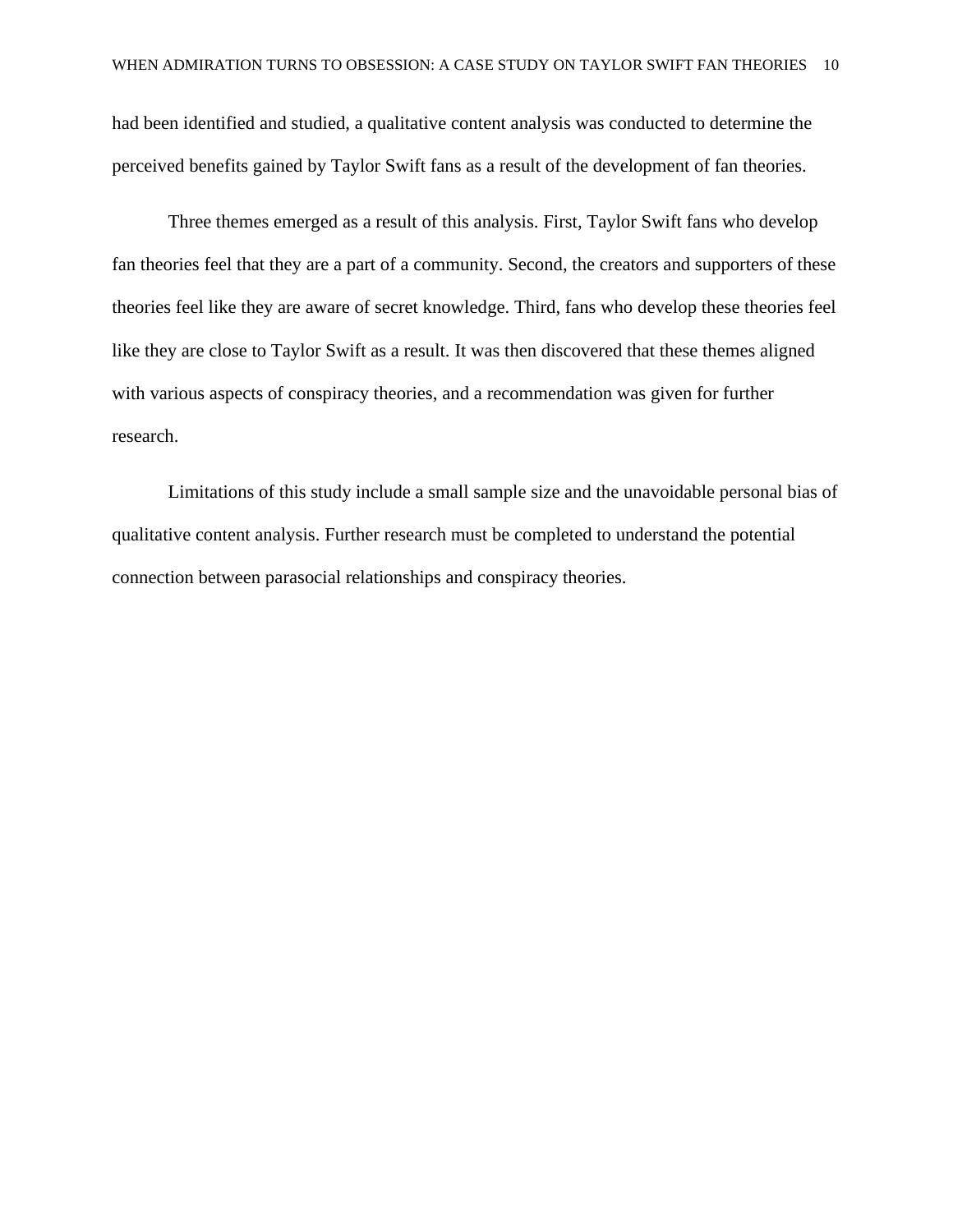#### **References**

- a\_sticker. (2021, November 12). *She's such a creative genius, I wouldn't put it past her… #swifttok #taylorswift #redtaylorsversion #alltoowell10min #taylortheories @taylorswift* [Video]. TikTok. https://www.tiktok.com/@a\_sticker/video/7029888027019250991?is\_copy\_url=1&is\_fro m\_webapp=v1&lang=en
- Anderson, K.E. (2020). Getting acquainted with social networks and apps: It is time to talk about TikTok. *Library Hi Tech News*, 37, 7-12.

Cambridge Dictionary. (n.d.). Easter egg. In *Cambridge Dictionary*.

Chung, S., & Cho, H. (2017). Fostering parasocial relationships with celebrities on social media: Implications for celebrity endorsement. *Psychology & Marketing*, 34(4), 481–495.

Dictionary.com. (2021). Parasocial relationship. In *Dictionary.com*.

- Dobias, A. (2017). *I've got 99 friends, but is taylor swift one? An examination of effects of social media interactions on parasocial relationships.* ProQuest Dissertations Publishing.
- DraculaTaylorSwift. (2021, October 29). *#greenscreen @taylorswift @Taylor Nation #taylorswifteastereggs #taylorswifttheories* [Video]. TikTok. https://www.tiktok.com/@draculataylorswift/video/7024638656551980293?is\_copy\_url= 1&is\_from\_webapp=v1&lang=en
- Eugene Cheng-Xi Aw, & Labrecque, L. I. (2020). Celebrity endorsement in social media contexts: Understanding the role of parasocial interactions and the need to belong. *The Journal of Consumer Marketing*, 37(7), 895-908.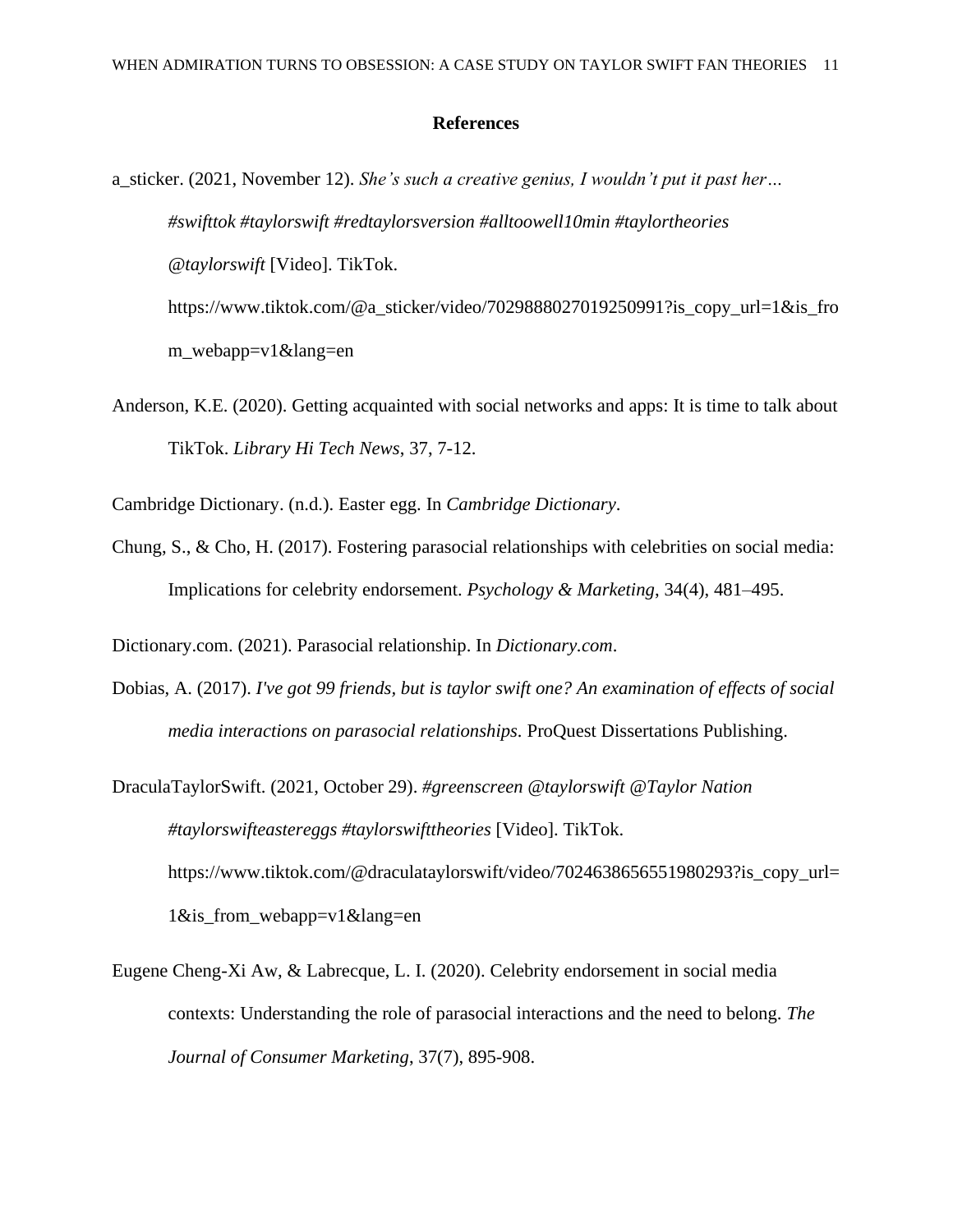- hayleer13. (2021, November 18). *Please don't come at me if someone has already made this theory #greenscreen #taylorswift #alltoowell #alltoowell10min #speaknow @taylorswift* [Video]. TikTok. https://www.tiktok.com/@hayleer13/video/7032002650950470917?is\_copy\_url=1&is\_fr om\_webapp=v1&lang=en
- kindagoldrush. (2021, September 23). *The Taylor's Version Calendar #SwiftTok #taylorswift #taylorsversion #RedTaylorsVersion #theory #swiftie #swiftietheories* [Video]. TikTok. https://www.tiktok.com/@kindagoldrush/video/7011241796927753478?is\_copy\_url=1&i s\_from\_webapp=v1&lang=en
- Kowalczyk, C. M., & Pounders, K. R. (2016). Transforming celebrities through social media: The role of authenticity and emotional attachment. *The Journal of Product and Brand Management*, 25(4), 345-356.
- legendofthisbitch. (2021, November 23). *GUYS IM CONFIDENT ON THIS ONE #taylorswift #swifttok #1989 #redtaylorsversion #deuxmoi #blinditem #swifttok #swiftie #taylorswifttheory* [Video]. TikTok. https://www.tiktok.com/@legendofthisbitch/video/7033978742687026478?is\_copy\_url= 1&is\_from\_webapp=v1&lang=en
- Liebers, N., & Schramm, H. (2019). Parasocial interactions and relationships with media characters–An inventory of 60 years of research. *Communication Research Trends*, 38(2), 4-31.
- maitertot. (2021, April 26). *#greenscreensticker part 1 of my Great Expectations/ Taylor Swift theory #swiftietheories #taylorswift #woodvale* [Video]. TikTok.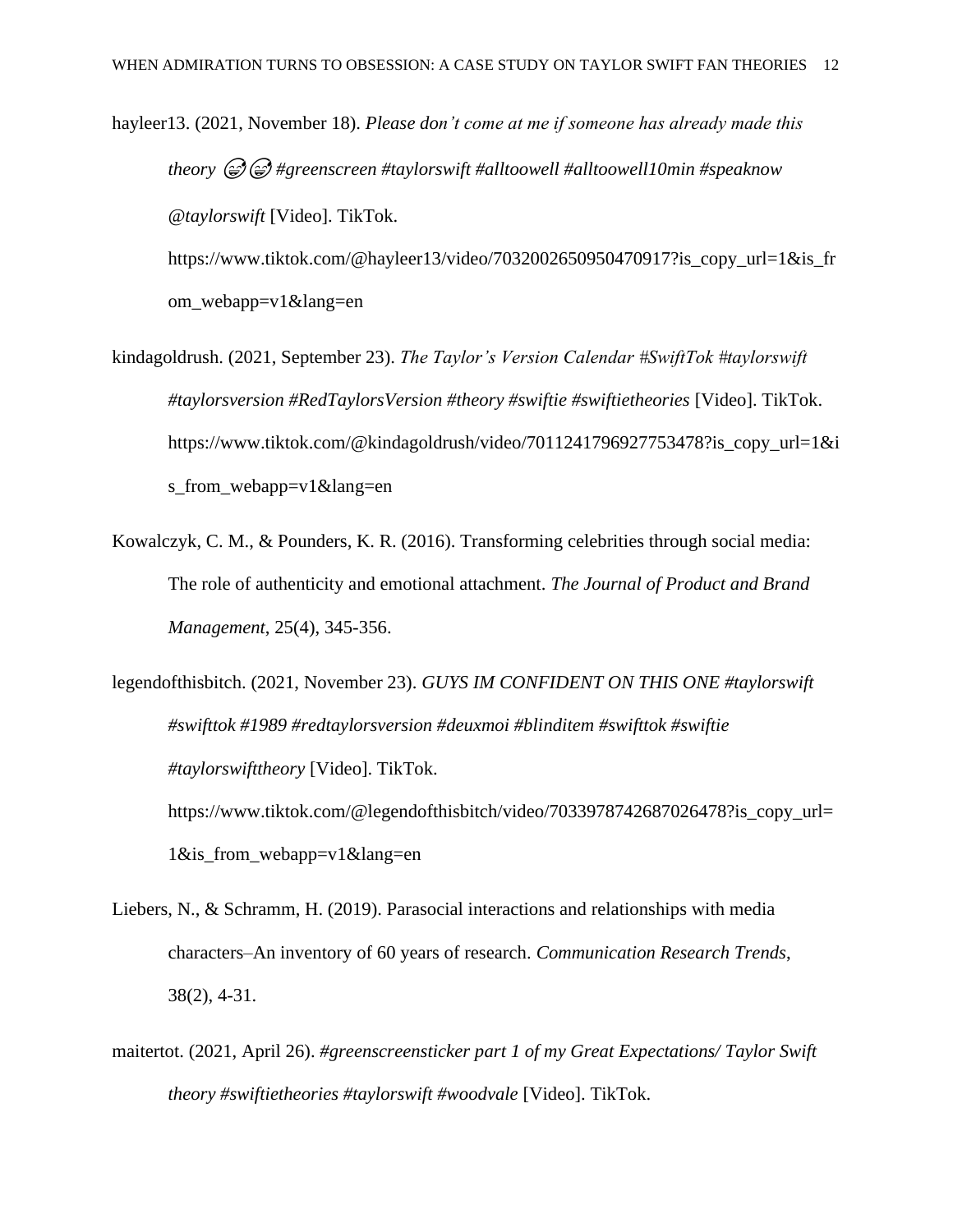- https://www.tiktok.com/@maitertot/video/6955584844000693510?is copy url=1&is fro m\_webapp=v1&lang=en
- maitertot. (2021, April 26). *#greenscreensticker part 2! #swiftietheories #woodvale* [Video]. TikTok.
	- https://www.tiktok.com/@maitertot/video/6955585534316088581?is\_copy\_url=1&is\_fro m\_webapp=v1&lang=en
- Merriam-Webster. (n.d.). Conspiracy theory. In *Merriam-Webster.com dictionary*.
- nokarninocrime. (2021, November 16). *Theory time!! #swifttok #swiftie #taylorswift* [Video]. TikTok. https://www.tiktok.com/@nokarninocrime/video/7031081473738427650?is\_copy\_url=1 &is\_from\_webapp=v1&lang=en
- Sternisko, A., Cichocka, A., & Van Bavel, J. J. (2020). The dark side of social movements: Social identity, non-conformity, and the lure of conspiracy theories. *Current opinion in psychology*, 35, 1–6.
- Stever, G. S., & Lawson, K. (2013). Twitter as a way for celebrities to communicate with fans: Implications for the study of parasocial interaction. *North American Journal of Psychology*, 15(2), 339–354.

tatycake. (2021, March 13). *TAYLOR TEA* ☕️ *#taylorswift #taylortea #taylorsversion #taylorswifttheory #swifttok #eastereggs* [Video]. TikTok. https://www.tiktok.com/@tatycake/video/6939315404653202693?is\_copy\_url=1&is\_fro m\_webapp=v1&lang=en